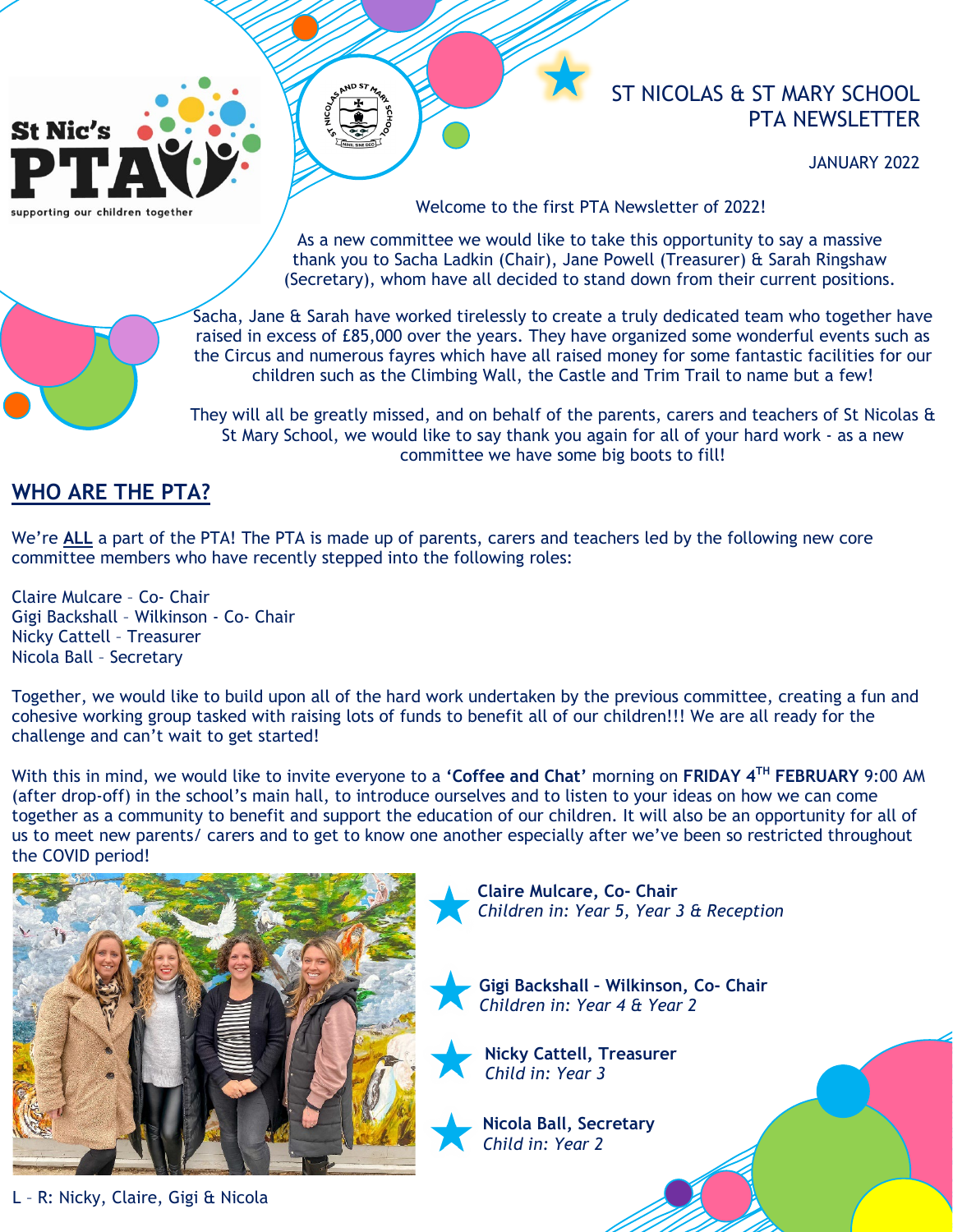

## **CAKE AND UNIFORM SALE + BOOK AMNESTY!**



We're very excited to be bringing back this extremely popular event!! Please put Friday 18<sup>th</sup> February into your diaries!

We're calling out to all of those wonderful cake makers who are able to donate their own creations or for shop bought donations, which will all be very gratefully received! We shall also be holding a 'Book Amnesty' – so please do pop any schoolbooks that you may have at home into our 'donate crate' when you come to buy some delicious cakes! More information to follow . . !

# **RECYCLING REMINDER**

As mentioned previously, we are now linked with Lancing Recycling and TerraCycle which means we can collect some waste that would normally go into landfill (the bins back on to the Cherry Tree Playground). These items include crisp packets, biscuit wrappers, toothbrushes, toothpaste tubes and milk bottle lids.

### **PLEASE NOTE THAT WE CAN NO LONGER RECEIVE PET FOOD PACKAGING**

Please kindly contact Sarah Ringshaw or Gigi Backshall-Wilkinson, who are coordinating the recycling collection. If you have any questions, or if you can offer an hour or two on a Friday morning to help with the collection it would be very much appreciated. Please look on our Facebook page for details of what can be recycled. <https://www.facebook.com/groups/3483507418388867>

In summary, the PTA receive cold hard cash for the recycling that we collect as well as it being good for the planet! So far, the money that we have received has contributed towards picnic benches for the KS2 Playground, made from recycled plastic!

# **CLOTHES RECYCLING**

We also have a bin for good quality, useable clothes and fabric, that the PTA will also receive funds for. There is a list of recycling that we accept as well as what can go into the clothing bank on the 'St Nic's Recycling' Facebook page. Please place all of your clothes in clean carrier bags and place them into bin number 7 on the Cherry Tree Playground. – Please note that for safety reasons, the School have requested for parents to not use the big green clothing bin in the carpark.

Astra Recycling will not take soiled rags or carpets however Cancer Research Charity shops do take soiled rags/ damaged clothes which need to be labelled and bagged separately – it helps us to support another worthwhile charity too!

# **CLASS REPS**

Class Reps provide a great communication channel and are an integral part of the 'PTA Team', helping to share and publicise events and to help filter messages between the PTA Team, the School, and parents on the playground. As a new team we would love to encourage one class rep, if not both class reps, per class, per year group, to our 'Coffee & Chat' mornings to help us plan for forthcoming events and to listen to your ideas.

## CALLING ALL GREEN FINGERED EXPERTS & VOLUNTEERS!!!

At the beginning of spring, we are looking to rejuvenate the pond area and are asking for people to volunteer their time to help us. If you are interested in volunteering, please do contact us!